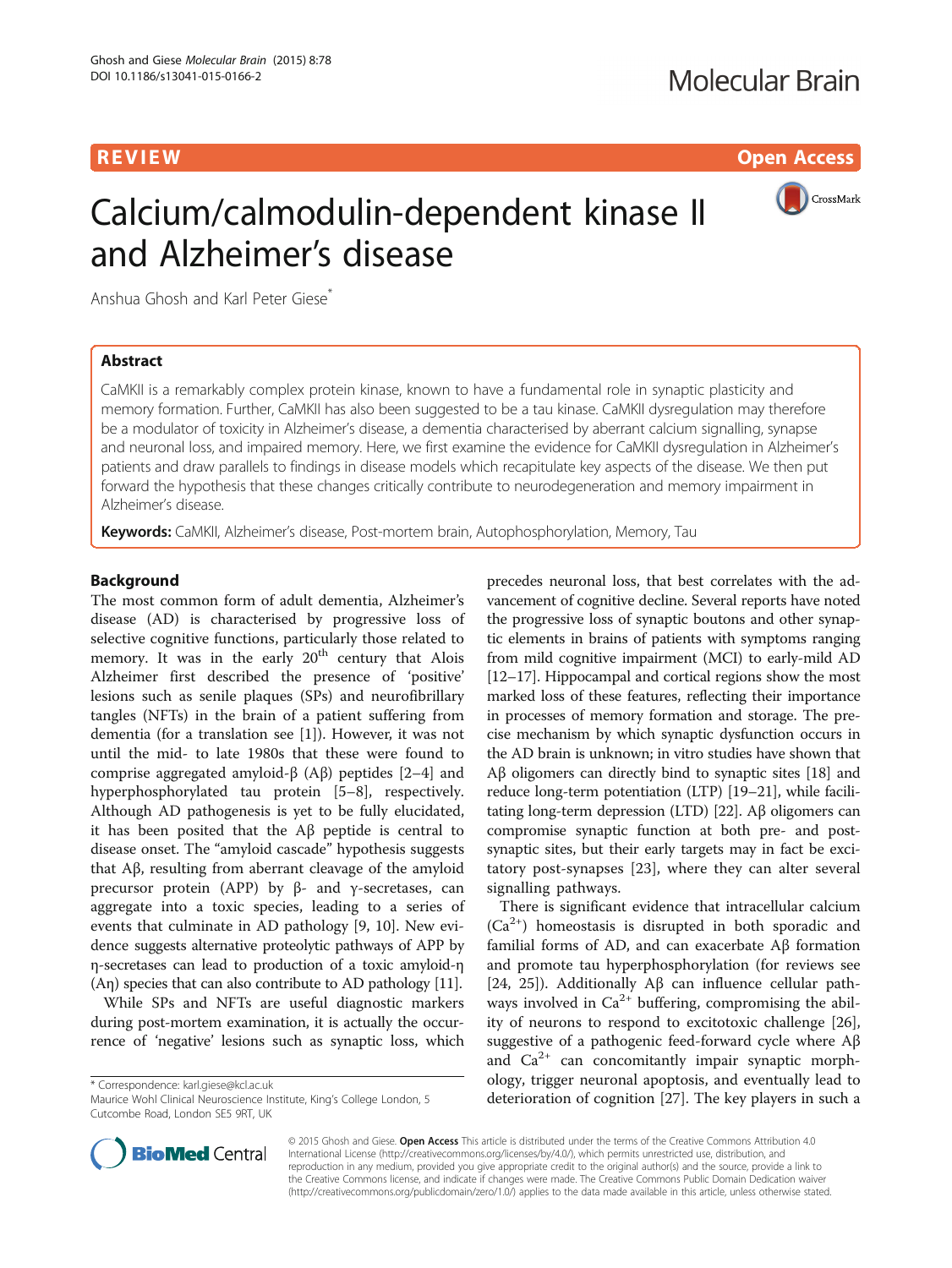pathological cascade are most likely molecules that lie downstream of  $Ca^{2+}$ -signalling and are also present in excitatory synapses where Aβ oligomers likely initially bind. One candidate is the  $Ca^{2+}/cal$ calmodulin (CaM)-dependent protein kinase II (CaMKII), the major post-synaptic protein at excitatory synapses. This kinase is fundamentally important for synaptic plasticity and memory formation. Here we discuss evidence for the involvement of CaMKII in AD pathogenesis.

#### CaMKII: regulation and function

CaMKII is a holoenzyme of 12 subunits, each derived from one of four genes (α, β, γ and δ) [[28\]](#page-5-0). In rat forebrain, αCaMKII and βCaMKII are the most abundant subunits, with the former expressed 3–4 times more than the latter [\[29](#page-5-0)], and can assemble into homo- or heteromeric holoenzymes [[30\]](#page-5-0). The expression and function of α and βCaMKII differ; while α is expressed exclu-sively in glutamatergic neurons [[31](#page-5-0)], the  $\beta$  subunit is also expressed in inhibitory interneurons [[32](#page-5-0)]. Further, βCaMKII, but not α, binds to F-actin, which is relieved upon activation by  $Ca^{2+}/CaM$  [\[33\]](#page-5-0). This dissociation is thought to regulate morphological changes at the synapse [\[34](#page-5-0)]. Functionally, αCaMKII activity is essential for synaptic plasticity and memory formation, as elegantly demonstrated in knock-in mutant mice [\[35\]](#page-5-0). It may also have a structural role as it can bind to various proteins at the synapse [\[36\]](#page-5-0) and its expression is extremely abundant (about 1.4% of hippocampal protein) [\[29](#page-5-0)]. In contrast, βCaMKII activity is not required for synaptic plasticity and memory formation [[37\]](#page-5-0), indicating that the primary function of this subunit is structural.

CaMKII holoenzymes are activated by the binding of  $Ca^{2+}/CaM$ , and also by NMDA receptors (NMDARs) and L-type voltage-gated  $Ca^{2+}$  channels (VGCCs) at the synapse [[38](#page-5-0)]. An important aspect of αCaMKII activity is its autophosphorylation at threonine-286 (T286) (for review see [[39](#page-5-0)]). This autophosphorylation results from an interaction between subunits within the holoenzyme and switches the subunit activity from a  $Ca^{2+}/CaM$ -dependent to – independent state. This 'autonomous' activity persists at the synapse for about one minute after stimulation [\[38\]](#page-5-0). However, T286 autophosphorylation can last longer and the dissociation between prolonged autophosphorylation and autonomous activity is not understood [\[39](#page-5-0), [40\]](#page-5-0). Studies with T286 autophosphorylation-deficient knock-in mutants have shown that this event is fundamentally important for NMDAR-dependent LTP at hippocampal CA1 synapses [[41](#page-5-0)–[43](#page-5-0)] but not at perforant path-granule cell synapses [[44](#page-5-0)]. Furthermore, T286 autophosphorylation is essential for spatial memory formation [\[41](#page-5-0), [45\]](#page-5-0). Besides T286 autophosphorylation, αCaMKII is also regulated by other autophosphorylation events, phosphatase activity and endogenous inhibitor proteins (for reviews see [\[36, 46](#page-5-0)]).

### CaMKII abnormalities in AD

Expression analyses of post-mortem disease brain can be very informative, in that prominent disease-related dysfunction is detectable. In contrast, studies with AD models, in rodents or in vitro, suffer from inadequate modelling of disease cause. The limitation of postmortem studies is that they may be confounded by postmortem delay, which can range from several hours to one day, during which protein expression may decrease and, in particular, post-translational protein modifications such as phosphorylation may be compromised. Another limitation is that they offer only one time point for analysis; however the severity of disease at the time of death can be estimated [\[47\]](#page-5-0).

Semi-quantitative western blot studies with postmortem tissue have suggested that αCaMKII protein expression level is not altered in hippocampus, frontal cortex or other cortical areas in the severe stages of AD [[48](#page-5-0), [49\]](#page-5-0). However, immunohistochemical analyses have indicated that αCaMKII-expressing neurons, which are excitatory, are selectively lost in hippocampal area CA1 in severe AD [[50, 51\]](#page-5-0) (but see [[52, 53\]](#page-5-0)). The remaining excitatory neurons in CA1 appear to express increased levels of αCaMKII [[50, 51\]](#page-5-0). Interestingly, increased αCaMKII expression is not found in hippocampal area CA3 in severe AD [[51\]](#page-5-0), a region which has almost no neuronal loss in the end stages of AD, in stark contrast to substantial neuronal loss in CA1 [[54\]](#page-5-0).

Changes in distribution of CaMKII mRNA in AD brain are more difficult to determine. One study finds reduced hybridisation of αCaMKII mRNA in CA1, but only when neuronal loss associated with severe NFT formation is observed [\[55](#page-5-0)], echoing the findings of Simonian et al. However another study finds an increase in hybridisation throughout the AD hippocampus, especially in the dentate gyrus (DG) and CA3 regions [\[56](#page-5-0)]. A more recent microarray analysis of several brain regions from AD patients discloses that alterations in the expression of CaMKII mRNA may be far more composite than previously thought, with genes encoding different subunits showing different directions in expression changes across brain regions [\[57\]](#page-5-0).

Early western blot studies suggest that autophosphorylation of αCaMKII at T286 is reduced in hippocampus and frontal cortex of the severe AD brain [[48](#page-5-0)]. This is also reflected by the fact that cortical regions show a total loss of immunoreactivity for active conformations of CaM and reduced immunoreactivity for other forms [[58\]](#page-5-0). However, this result has not been replicated [\[59](#page-5-0)]. Instead, it has emerged that in CA3 and the DG of AD brain, the subcellular localisation of αCaMKII autophos-phorylation is altered [[59](#page-5-0)].  $p(T286)$ -αCaMKII is specifically decreased in dendrites and synapses, and increased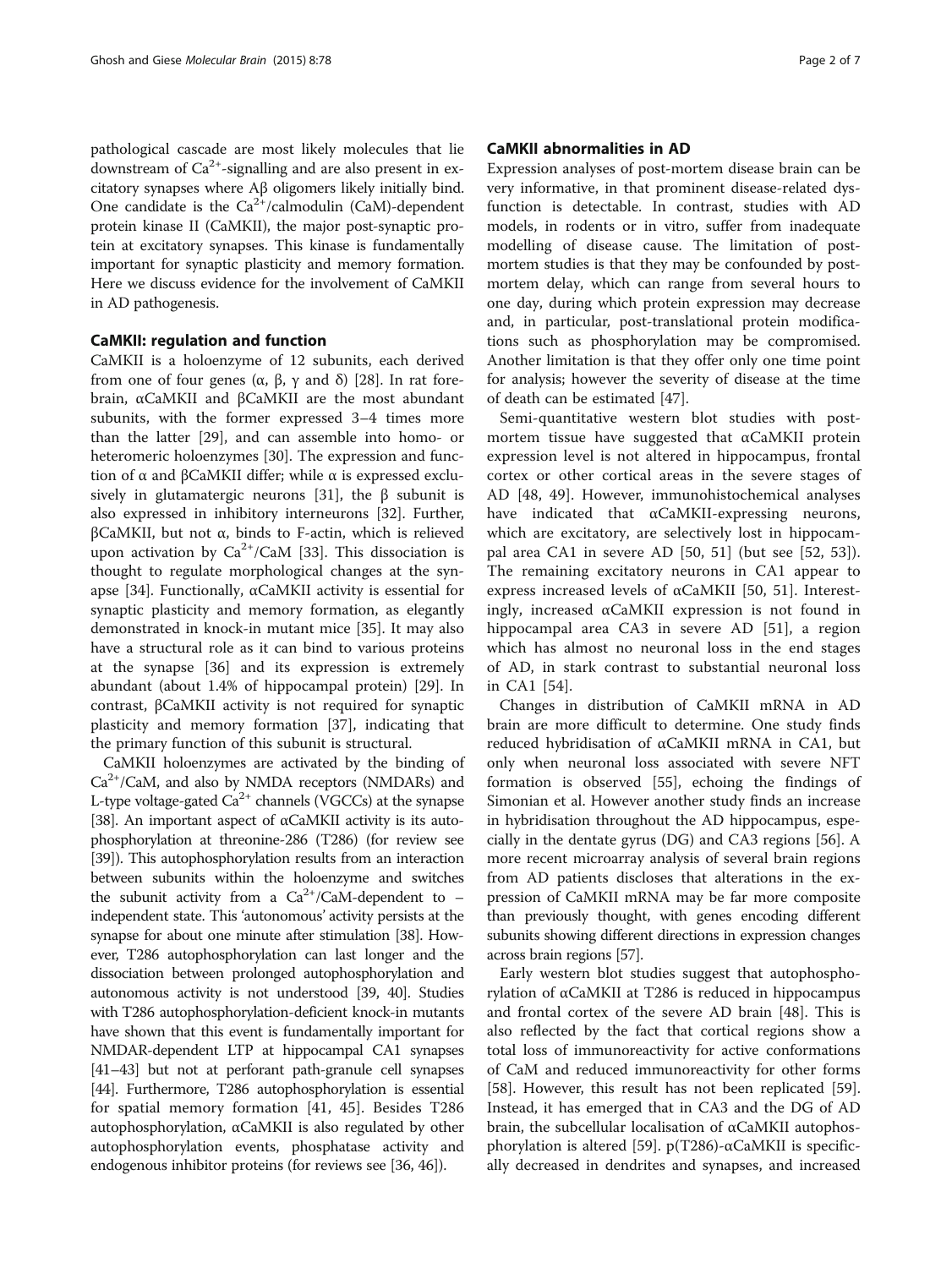in perikarya of CA3 neurons and granule cells of the DG. This altered distribution correlates with cognitive impairment both in patients with AD and its prodrome MCI [[59\]](#page-5-0). Studies using cultured fibroblasts and lymphocytes from patients also suggest dysregulated CaM-KII activity in AD [[60, 61\]](#page-5-0).

# CaMKII dysregulation in AD models

The study of molecular dysfunction in AD has been greatly advanced by the development of transgenic mouse models that recapitulate some AD hallmarks. However, such models usually overexpress mutated forms of the human APP gene, and therefore are not fully representative of the causes underlying AD [\[62](#page-5-0)]. Additionally, they are confounded by artefacts due to increased transgene expression, and ageing, the main risk factor of AD, is not sufficiently addressed. Nonetheless, if a molecular dysregulation is similar in post-mortem AD brain and in AD models, it is very likely that it occurs in the disease.

Studies on AD models, like post-mortem analyses, suggest abnormalities in regulation of CaMKII. One of the most widely used AD models is the Tg2576 mouse, which carries the  $APP<sub>Swe</sub>$  mutation (K670N/M671L). While the total levels of α/βCaMKII are not altered in the frontal cortex of these mice, there is a significant alteration in their subcellular distribution, from synapse to cytosol. This change is not due to synaptic loss and is also seen in levels of active αCaMKII, suggesting a selective loss of synaptic CaMKII [[63](#page-5-0)]. Another commonly used mouse model contains mutations in both APP and presenilin-1 (PS1), a component of the γ-secretase complex. Two studies find altered hippocampal expression of p(T286)-αCaMKII in these mice, and one additionally finds reduced levels of the CaMKII-binding VGCC Ca<sub>v</sub>1.2 and elevated CaM [[64](#page-5-0), [65](#page-6-0)]. Altered  $\alpha$ CaMKII distribution is also found in a mouse model of sporadic AD in which amyloid oligomers are injected into the ventricles. This acute treatment results in a shift of p(T286)-αCaMKII from apical dendrites/spines to the somata of CA3 pyramidal neurons and is blocked by inhibition of the phosphatase calcineurin, which augments phosphatase-1 activity [\[59\]](#page-5-0).

A calcineurin-dependent redistribution of autophosphorylated αCaMKII also occurs in Aβ oligomer-treated primary neuronal cultures [[59](#page-5-0), [63\]](#page-5-0). Moreover, treating hippocampal neurons with Aβ oligomers impairs αCaM-KII activation [\[64,](#page-5-0) [66](#page-6-0)]. In contrast to rodent models, there is no change in CaM levels and greater expression of  $Ca<sub>v</sub>1.2$  channels [[64](#page-5-0)], a finding which is confirmed by an independent study [\[67\]](#page-6-0). This may be the result of cell cultures modelling earlier stages of the disease where there is no neuronal loss [[64](#page-5-0)], or due to a lack of fully functional synapses.

### Impact of dysregulated CaMKII in AD

Post-mortem analyses and studies with AD models indicate that T286-autophosphorylation of αCaMKII is impaired at synapses in the disease. Considering this autophosphorylation is essential for NMDAR-dependent LTP at CA1 synapses and spatial memory formation [[41](#page-5-0), [42, 45,](#page-5-0) [68](#page-6-0), [69](#page-6-0)], the redistribution of  $p(T286)$ -αCaMKII could contribute to cognitive impairment in AD. Consistent with this, the reduction of T286-autophosphorylation in apical dendrites of granule cells of the DG in subjects with MCI and AD correlates with cognitive dysfunction as measured by MMSE scores [\[59\]](#page-5-0). Moreover, spatial training of Tg2576 mice increases T286-autophosphorylation of αCaMKII in the hippocampus and rescues deficits in contextual memory formation [\[70\]](#page-6-0), suggesting deficits in T286 autophosphorylation are key to causing impairments in synaptic plasticity and memory formation in AD. This idea is confirmed in studies with Aβ-treated cultured primary neurons, which have reduced surface expression of AMPA receptor (AMPAR) subunit GluA1 and impaired AMPAR-mediated synaptic transmission. Knockdown of CaMKII mimics these effects and CaMKII overexpression rescues these [\[63\]](#page-5-0). An analogous observation is seen when treating rat hippocampal slices with  $Aβ$ <sub>1-42</sub>, where  $Aβ$ inhibits CaMKII activation and blocks the stimulationdependent phosphorylation of a CaMKII-specific site on GluA1 [[71](#page-6-0)]. Furthermore, it has been suggested that neurotrophin-induced enhancement of p(T286)-αCaMKII leads to rescue of Aβ-induced deficits in LTP at hippocampal synapses [\[72\]](#page-6-0).

At the neuropathological level, the finding that APP can be phosphorylated in vitro by several kinases including CaMKII [[73](#page-6-0)], puts forward the hypothesis that there could be a possible link between CaMKII and Aβ production. Both McKee and Wang remark on some colocalisation of αCaMKII with SPs, with differences in the deposition pattern around diffuse and neuritic plaques [[50](#page-5-0), [51\]](#page-5-0). It has been found that phosphorylation on T668 of APP is elevated in AD brain and can regulate its cleavage by β-secretases [[74](#page-6-0)], but this is not known to be a CaMKII site of phosphorylation. It has also been suggested that phosphorylation of CaMKII sites (T654/S655) can alter the conformation of APP [\[75\]](#page-6-0) and regulate its trafficking [\[76](#page-6-0)], but direct evidence that CaMKII is involved is lacking.

The correlation between CaMKII and tau phosphorylation is much stronger. Increased αCaMKII expression in CA1 neurons [[50, 51\]](#page-5-0) and increased αCaMKII autophosphorylation in cell bodies of CA3 neurons and granule cells in the DG [[59, 63\]](#page-5-0) suggest that outside of synapses, αCaMKII is hyperactive. Being a tau kinase, this hyperactivity could contribute to NFT formation. NFTs are made of paired helical filaments (PHFs) which contain tau protein hyperphosphorylated at many sites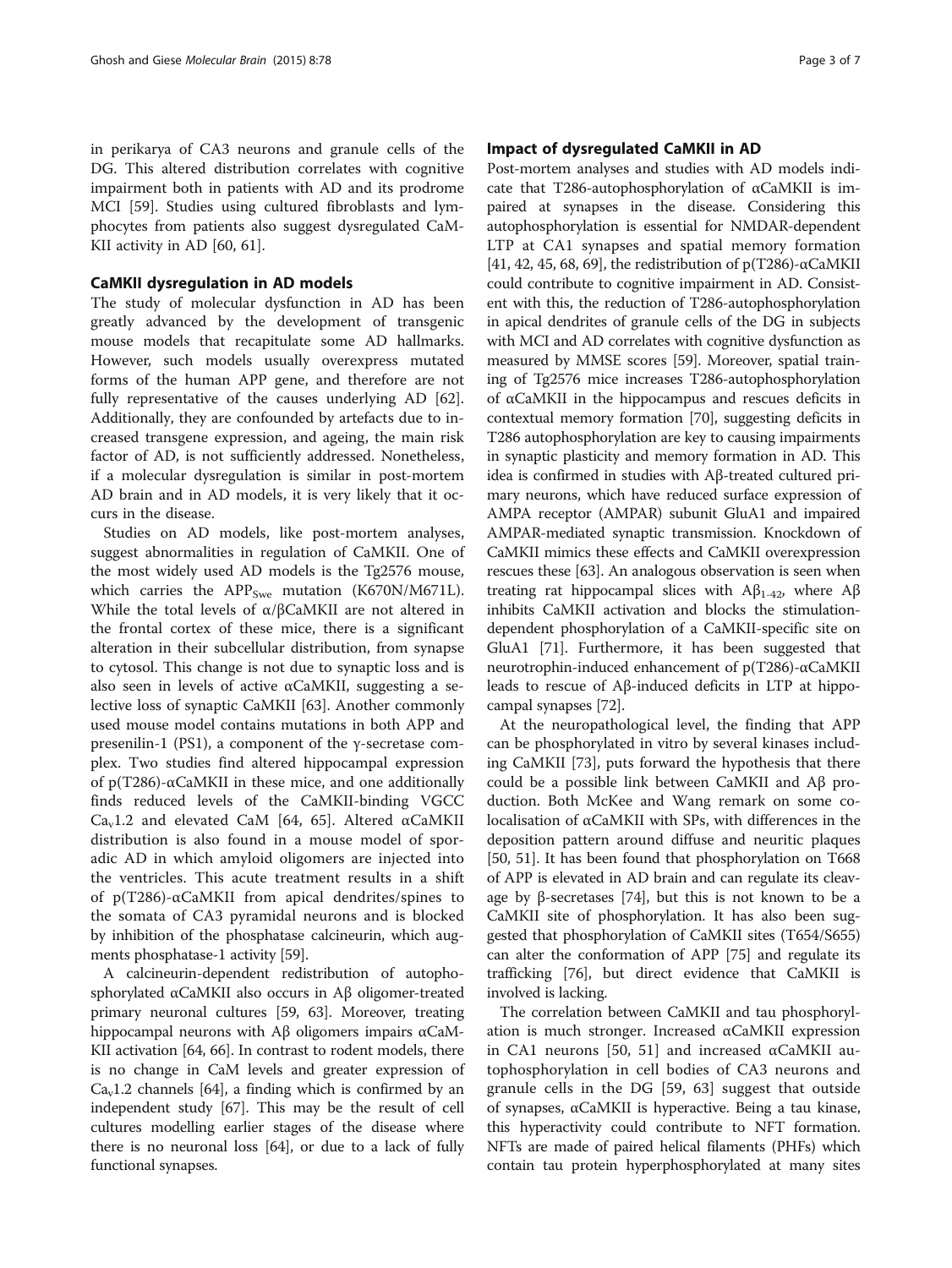<span id="page-3-0"></span>[[77](#page-6-0)]. Several analyses of AD brain find that αCaMKII expression in cell bodies frequently co-localises with NFTs or tau mRNA [[50](#page-5-0), [51](#page-5-0), [53, 55,](#page-5-0) [78, 79\]](#page-6-0). Mass spectrometry has also revealed that AD brain tau is phosphorylated by CaMKII at several different sites [[80](#page-6-0)]. CaMKII phosphorylation of tau alters its electrophoretic mobility and structure, in a manner specific to PHF-tau [\[81](#page-6-0)–[83](#page-6-0)]. Additionally, isolation of PHFs from AD brains results in co-purification with αCaMKII, 4–7 times more than is observed in controls [[78](#page-6-0)]. The difficulty in analysing the importance of CaMKII in tau hyperphosphorylation arises from the fact that tau can be phosphorylated by several other kinases at CaMKII sites. It has been found that phosphorylation by CaMKII alone only partially inhibits binding of tau to microtubules [\[84](#page-6-0)]. Additionally several post-mortem studies note that not all αCaMKIIexpressing neurons develop NFTs [\[51](#page-5-0), [53](#page-5-0), [55](#page-5-0)], suggesting that other tau kinases/phosphatases are involved. A likely scenario is one where αCaMKII phosphorylation of tau can prime its phosphorylation by other kinases such as cdk5 and GSK3-β [[85](#page-6-0), [86\]](#page-6-0). Collectively, it is conceivable that CaMKII can contribute to NFT formation in AD.

The loss of synaptic proteins in AD, combined with dysregulated CaMKII, may also lead to neuronal death. It

has been suggested that αCaMKII and the post-synaptic protein PSD-95 can compete for binding to the Cterminus of the NMDAR subunit NR2A upon physiological stimulus [\[87\]](#page-6-0). Treating hippocampal neurons with antisense oligonucleotides to PSD-95 leads to increased association of both total and p(T286)-αCaMKII with NR2A/B subunits, although the total levels of αCaMKII are unaltered [\[88\]](#page-6-0). This is paralleled by an increase in cell death which can be rescued by pharmacological inhibition of CaMKII. Interestingly, hippocampal neurons are more susceptible to this type of injury than cortical neurons, and in organotypic hippocampal slices, CA1 neurons show greater susceptibility than CA3 or DG neurons. This reflects the hierarchical decline of brain areas during dis-ease progression [[54](#page-5-0)], further suggesting that  $\alpha$ CaMKII/ NR2A co-expression may be a causal factor for cell death in AD. Additionally, selectively inhibiting CaMKII in Aβtreated primary cortical cultures reduces amyloid-induced activity of caspases-2 and -3 as well as tau phosphorylation [\[89\]](#page-6-0). It is conceivable that the upregulation of αCaMKII in CA1 may be directly responsible for the severe atrophy seen in this region. CaMKII may also be involved in other signalling cascades related to neuronal decline [[90](#page-6-0)–[93\]](#page-6-0).



CA1 subfield in AD [[50](#page-5-0), [51\]](#page-5-0), a region that shows devastating atrophy when compared to age-matched controls [\[54\]](#page-5-0). Remaining pyramidal neurons of this region show increased expression of αCaMKII. This increased expression may critically contribute to tau hyperphosphorylation and other neurodegenerative processes, such as caspase-3 overactivation, in CA1 pyramidal neurons [for references, see main text]. On the other hand, CA3 pyramidal neurons and granule cells of the DG do not develop these changes in total αCaMKII. They do however show a change in subcellular distribution of T286-autophosphorylated αCaMKII (inset) [[59\]](#page-5-0). This change is suggested to shift CaMKII activity from the synapse to soma leading to synaptic deficits, neurodegenerative processes, and impaired memory formation. AD, Alzheimer's disease; CA1/3, Cornu Amonis areas 1/3; αCaMKII, α subunit of calcium/calmodulin-dependent protein kinase II; DG, dentate gyrus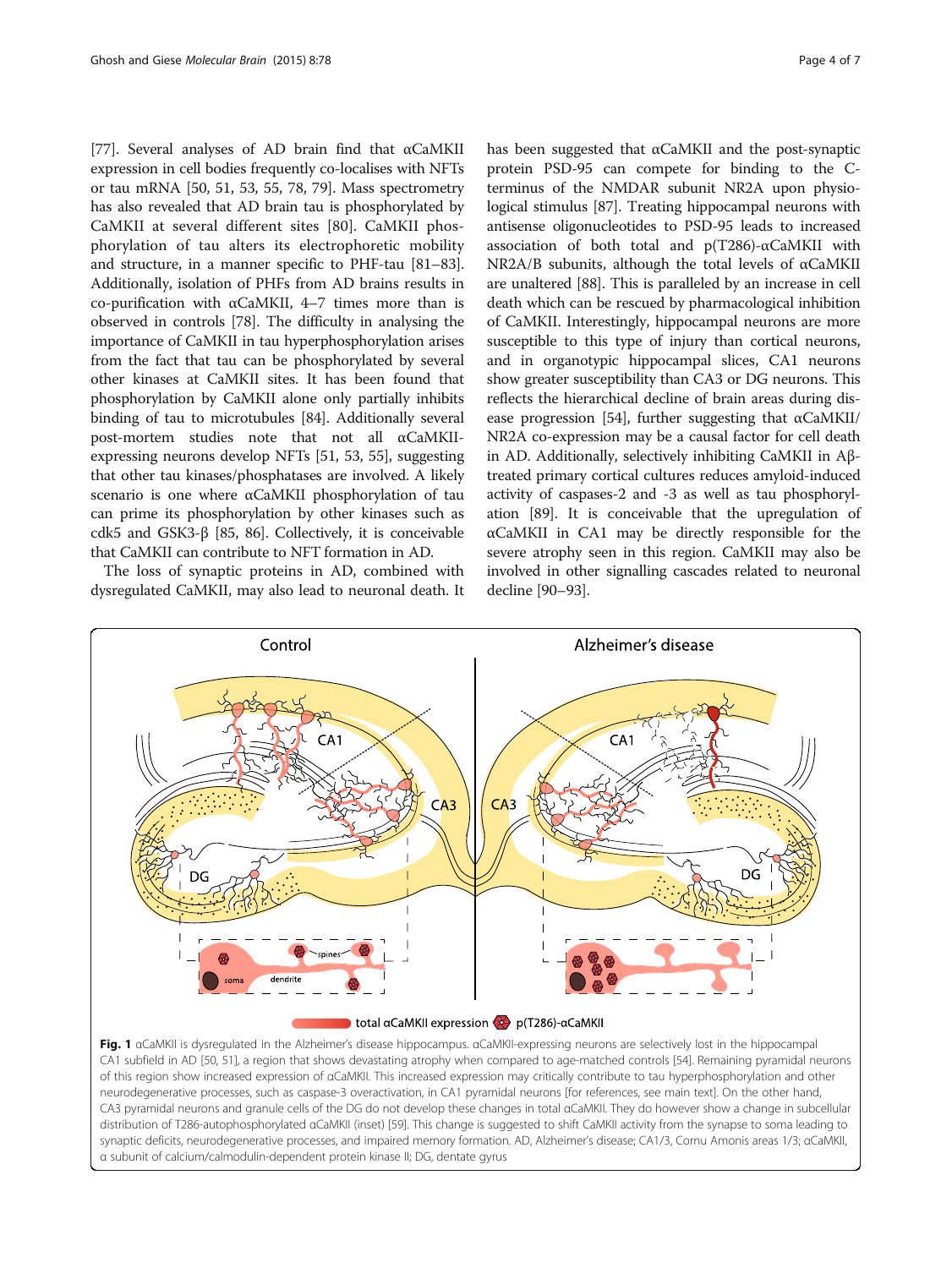### <span id="page-4-0"></span>Conclusions

It has been established that CaMKII is dysregulated in AD hippocampus (Fig. [1](#page-3-0)). We suggest that this dysregulation is a key contributor to synaptic degeneration, NFT formation and memory deficits. However, the nature of CaMKII dysregulation is undoubtedly complex and several questions remain unanswered. One key question is 'how' this dysregulation can occur. So far, the focus has been on levels of total or T286 autophosphorylated αCaMKII. Other aspects of CaMKII regulation and activity need to be addressed, such as distribution of unphosphorylated CaMKII in AD brain, and other important sites of autophosphorylation such as T305/6. Other subunits such as β and γ may also be integral to CaMKII dysregulation. For example, βCaMKII autophosphorylation can regulate its dissociation from F-actin, thereby allowing cytoskeletal remodelling in glutamatergic excitatory synapses, a necessary occurrence for LTP induction [[94\]](#page-6-0). Impaired  $Ca^{2+}$  signalling could therefore impact upon both this dissociation and the reassociation between βCaMKII and F-actin, an event crucial for stabilisation of newly remodelled actin and LTP maintenance. Additionally,  $\gamma$ CaMKII can act as a Ca<sup>2+</sup>/CaM shuttle to the nucleus to alter gene expression (for review see [[95](#page-6-0)]). Another fundamental issue is how CaMKII is dysregulated specifically in the CA1 region, an area showing devastating neuronal loss in AD compared to normal ageing. Is increased αCaMKII expression in remaining CA1 neurons a compensatory effect or a precursor to neurotoxicity? How does this relate to the subcellular distribution of total and p(T286) αCaMKII in CA1, and are these changes also calcineurin-dependent? Finally, it remains to be determined whether CaMKII is essential for synaptic dysfunction, cognitive impairment and NFT formation in AD. Can restoring synaptic activity of CaMKII in models of AD prevent cognitive dysfunction? Can reducing somatic CaMKII in an in vivo model of tau pathology prevent or abolish tangle formation? Elucidating these questions will investigate the hypothesis that dysregulated CaMKII is a key contributor to synaptic dysfunction, neurodegeneration and memory impairment in AD, and may point to novel treatment routes.

#### Abbreviations

Aβ: Amyloid-β; AD: Alzheimer's disease; Aη: Amyloid-η; AMPAR: α-amino-3 hydroxyl-5-methyl-4-isoxazole-propionate receptor; APP: Amyloid precursor protein; CA1/3: Cornu Ammonis areas 1/3; CaMKII: Calcium/calmodulin binding protein kinase II; cdk5: cyclin-dependent kinase 5; DG: Dentate gyrus; GluA1: AMPAR subunit; GSK3-β: Glycogen synthase kinase 3-β; LTD/ LTP: Long-term depression/potentiation; MCI: Mild cognitive impairment; MMSE: Mini-mental state examination; NFT: Neurofibrillary tangle; NMDAR: N-methyl-D-aspartic acid receptor; NR2A/B: NMDAR subunits; PHF: Paired helical filament; PS1: Presenilin-1; PSD-95: Post-synaptic density protein 95; SP: Senile plaque; VGCC: Voltage-gated calcium channel.

#### Competing interests

The authors declare that they have no competing interests.

#### Authors' contributions

Both AG and KPG wrote, read and approved the final manuscript.

#### Acknowledgements

This work was supported by the Medical Research Council. We would like to thank Dr. Wendy Noble for comments on the final manuscript. This article is a contribution to a series of invited reviews on Molecules of Neural Disorders.

#### Received: 28 September 2015 Accepted: 13 November 2015 Published online: 24 November 2015

#### References

- 1. Alzheimer A, Stelzmann RA, Schnitzlein HN, Murtagh FR. An English translation of Alzheimer's 1907 paper, "Uber eine eigenartige Erkankung der Hirnrinde". Clin Anat. 1995;8(6):429–31.
- 2. Glenner GG, Wong CW. Alzheimer's disease: initial report of the purification and characterization of a novel cerebrovascular amyloid protein. Biochem Biophys Res Commun. 1984;120(3):885–90.
- 3. Glenner GG, Wong CW. Alzheimer's disease and Down's syndrome: sharing of a unique cerebrovascular amyloid fibril protein. Biochem Biophys Res Commun. 1984;122(3):1131–5.
- 4. Masters CL, Simms G, Weinman NA, Multhaup G, McDonald BL, Beyreuther K. Amyloid plaque core protein in Alzheimer disease and Down syndrome. Proc Natl Acad Sci U S A. 1985;82(12):4245–9.
- 5. Goedert M, Wischik CM, Crowther RA, Walker JE, Klug A. Cloning and sequencing of the cDNA encoding a core protein of the paired helical filament of Alzheimer disease: identification as the microtubule-associated protein tau. Proc Natl Acad Sci U S A. 1988;85(11):4051–5.
- 6. Grundke-Iqbal I, Iqbal K, Tung YC, Quinlan M, Wisniewski HM, Binder LI. Abnormal phosphorylation of the microtubule-associated protein tau (tau) in Alzheimer cytoskeletal pathology. Proc Natl Acad Sci U S A. 1986;83(13): 4913–7.
- 7. Ihara Y, Nukina N, Miura R, Ogawara M. Phosphorylated tau protein is integrated into paired helical filaments in Alzheimer's disease. J Biochem. 1986;99(6):1807–10.
- 8. Kosik KS, Joachim CL, Selkoe DJ. Microtubule-associated protein tau (tau) is a major antigenic component of paired helical filaments in Alzheimer disease. Proc Natl Acad Sci U S A. 1986;83(11):4044–8.
- Hardy J, Allsop D. Amyloid deposition as the central event in the aetiology of Alzheimer's disease. Trends Pharmacol Sci. 1991;12(10):383–8.
- 10. Hardy J, Selkoe DJ. The amyloid hypothesis of Alzheimer's disease: progress and problems on the road to therapeutics. Science. 2002;297(5580):353–6.
- 11. Willem M, Tahirovic S, Busche MA, Ovsepian SV, Chafai M, Kootar S et al. Eta-Secretase processing of APP inhibits neuronal activity in the hippocampus. Nature. 2015;526(7573):443–7. doi:doi[:10.1038/nature14864.](http://dx.doi.org/10.1038/nature14864)
- 12. DeKosky ST, Scheff SW. Synapse loss in frontal cortex biopsies in Alzheimer's disease: correlation with cognitive severity. Ann Neurol. 1990;27(5):457–64.
- 13. Scheff SW, DeKosky ST, Price DA. Quantitative assessment of cortical synaptic density in Alzheimer's disease. Neurobiol Aging. 1990;11(1):29–37.
- 14. Scheff SW, Price DA, Schmitt FA, DeKosky ST, Mufson EJ Synaptic alterations in CA1 in mild Alzheimer disease and mild cognitive impairment. Neurology. 2007;68(18):1501–8.
- 15. Terry RD, Masliah E, Salmon DP, Butters N, DeTeresa R, Hill R et al. Physical basis of cognitive alterations in Alzheimer's disease: synapse loss is the major correlate of cognitive impairment. Ann Neurol. 1991;30(4):572–80.
- 16. Masliah E, Mallory M, Hansen L, DeTeresa R, Terry RD. Quantitative synaptic alterations in the human neocortex during normal aging. Neurology. 1993; 43(1):192–7.
- 17. Moolman DL, Vitolo OV, Vonsattel JP, Shelanski ML. Dendrite and dendritic spine alterations in Alzheimer models. J Neurocytol. 2004;33(3):377–87.
- 18. Lacor PN, Buniel MC, Chang L, Fernandez SJ, Gong Y, Viola KL et al. Synaptic targeting by Alzheimer's-related amyloid beta oligomers. J Neurosci. 2004; 24(45):10191–200.
- 19. Lambert MP, Barlow AK, Chromy BA, Edwards C, Freed R, Liosatos M et al. Diffusible, nonfibrillar ligands derived from Abeta1-42 are potent central nervous system neurotoxins. Proc Natl Acad Sci U S A. 1998;95(11):6448–53.
- 20. Walsh DM, Klyubin I, Fadeeva JV, Cullen WK, Anwyl R, Wolfe MS et al. Naturally secreted oligomers of amyloid beta protein potently inhibit hippocampal long-term potentiation in vivo. Nature. 2002;416(6880):535–9.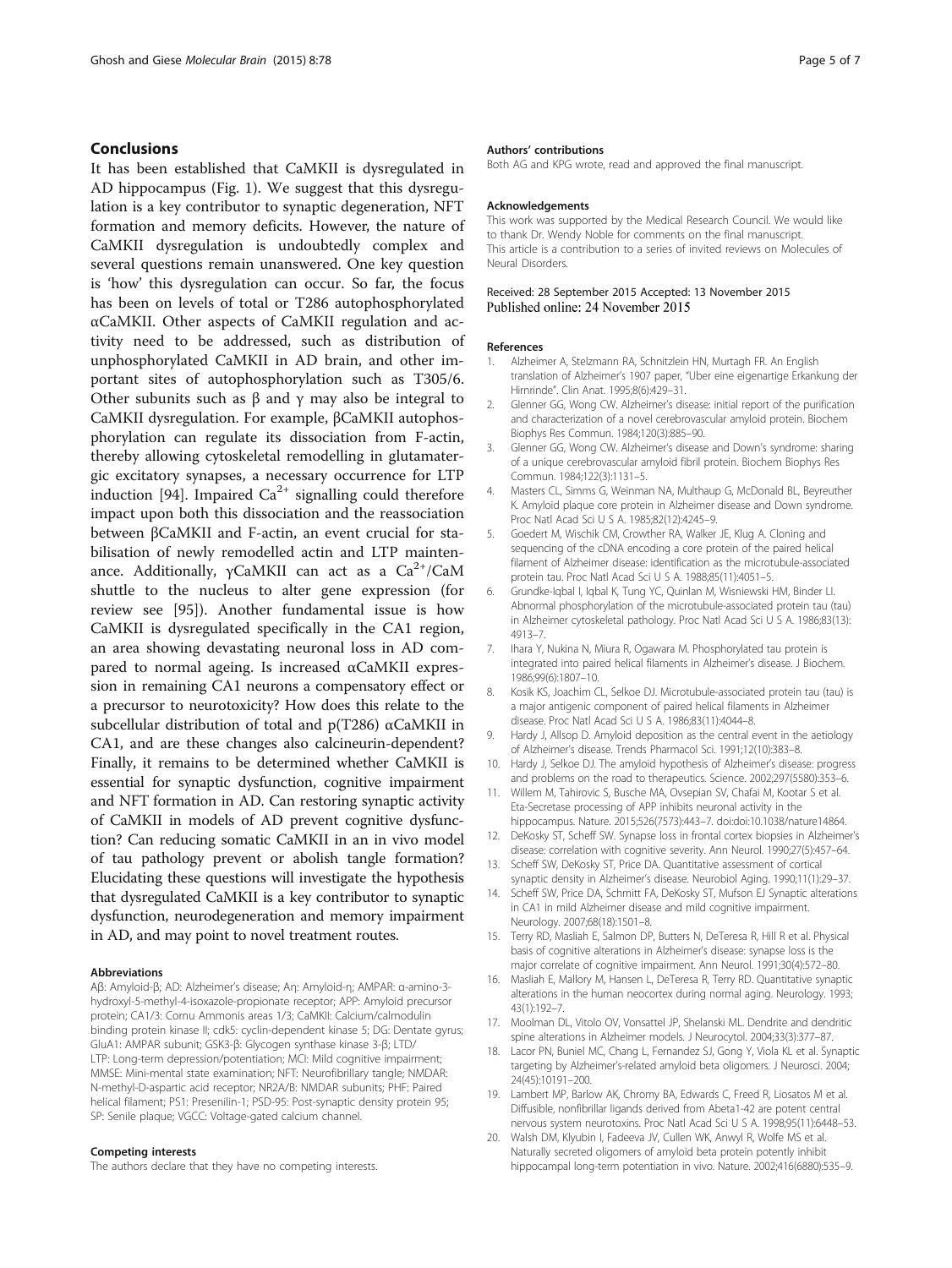- <span id="page-5-0"></span>21. Shankar GM, Li S, Mehta TH, Garcia-Munoz A, Shepardson NE, Smith I et al. Amyloid-beta protein dimers isolated directly from Alzheimer's brains impair synaptic plasticity and memory. Nat Med. 2008;14(8):837–42.
- 22. Li S, Hong S, Shepardson NE, Walsh DM, Shankar GM, Selkoe D. Soluble oligomers of amyloid Beta protein facilitate hippocampal long-term depression by disrupting neuronal glutamate uptake. Neuron. 2009;62(6): 788–801.
- 23. Marcello E, Epis R, Di Luca M. Amyloid flirting with synaptic failure: towards a comprehensive view of Alzheimer's disease pathogenesis. Eur J Pharmacol. 2008;585(1):109–18.
- 24. LaFerla FM. Calcium dyshomeostasis and intracellular signalling in Alzheimer's disease. Nat Rev Neurosci. 2002;3(11):862–72.
- 25. Bezprozvanny I, Mattson MP. Neuronal calcium mishandling and the pathogenesis of Alzheimer's disease. Trends Neurosci. 2008;31(9):454–63.
- 26. Mattson MP, Cheng B, Davis D, Bryant K, Lieberburg I, Rydel RE Beta-Amyloid peptides destabilize calcium homeostasis and render human cortical neurons vulnerable to excitotoxicity. J Neurosci. 1992;12(2):376–89.
- 27. Demuro A, Parker I, Stutzmann GE. Calcium signaling and amyloid toxicity in Alzheimer disease. J Biol Chem. 2010;285(17):12463–8.
- 28. Rosenberg OS, Deindl S, Sung RJ, Nairn AC, Kuriyan J. Structure of the autoinhibited kinase domain of CaMKII and SAXS analysis of the holoenzyme. Cell. 2005;123(5):849–60.
- 29. Hanson PI, Schulman H. Neuronal Ca2+/calmodulin-dependent protein kinases. Annu Rev Biochem. 1992;61:559–601.
- 30. Bronstein J, Nishimura R, Lasher R, Cole R, de Vellis J, Farber D et al. Calmodulin kinase II in pure cultured astrocytes. J Neurochem. 1988;50(1):45–9.
- 31. Liu XB, Jones EG. Localization of alpha type II calcium calmodulindependent protein kinase at glutamatergic but not gamma-aminobutyric acid (GABAergic) synapses in thalamus and cerebral cortex. Proc Natl Acad Sci U S A. 1996;93(14):7332–6.
- 32. Lamsa K, Irvine EE, Giese KP, Kullmann DM. NMDA receptor-dependent long-term potentiation in mouse hippocampal interneurons shows a unique dependence on Ca(2+)/calmodulin-dependent kinases. J Physiol. 2007;584(Pt 3):885–94.
- 33. Fink CC, Bayer KU, Myers JW, Ferrell JE, Jr., Schulman H, Meyer T. Selective regulation of neurite extension and synapse formation by the beta but not the alpha isoform of CaMKII. Neuron. 2003;39(2):283–97.
- 34. Okamoto K, Bosch M, Hayashi Y. The roles of CaMKII and F-actin in the structural plasticity of dendritic spines: a potential molecular identity of a synaptic tag? Physiology. 2009;24:357–66.
- 35. Yamagata Y, Kobayashi S, Umeda T, Inoue A, Sakagami H, Fukaya M et al. Kinase-dead knock-in mouse reveals an essential role of kinase activity of Ca2+/calmodulin-dependent protein kinase IIalpha in dendritic spine enlargement, long-term potentiation, and learning. J Neurosci. 2009;29(23):7607–18.
- 36. Hell JW. CaMKII: claiming center stage in postsynaptic function and organization. Neuron. 2014;81(2):249–65.
- 37. Borgesius NZ, van Woerden GM, Buitendijk GH, Keijzer N, Jaarsma D, Hoogenraad CC et al. BetaCaMKII plays a nonenzymatic role in hippocampal synaptic plasticity and learning by targeting alphaCaMKII to synapses. J Neurosci. 2011;31(28):10141–8.
- 38. Lee SJ, Escobedo-Lozoya Y, Szatmari EM, Yasuda R Activation of CaMKII in single dendritic spines during long-term potentiation. Nature. 2009; 458(7236):299–304.
- 39. Irvine EE, von Hertzen LS, Plattner F, Giese KP AlphaCaMKII autophosphorylation: a fast track to memory. Trends Neurosci. 2006;29(8): 459–65.
- 40. Lengyel I, Voss K, Cammarota M, Bradshaw K, Brent V, Murphy KP et al. Autonomous activity of CaMKII is only transiently increased following the induction of long-term potentiation in the rat hippocampus. Eur J Neurosci. 2004;20(11):3063–72.
- 41. Giese KP, Fedorov NB, Filipkowski RK, Silva AJ Autophosphorylation at Thr286 of the alpha calcium-calmodulin kinase II in LTP and learning. Science. 1998;279(5352):870–3.
- 42. Radwanska K, Medvedev NI, Pereira GS, Engmann O, Thiede N, Moraes MF et al. Mechanism for long-term memory formation when synaptic strengthening is impaired. Proc Natl Acad Sci U S A. 2011; 108(45):18471–5.
- 43. Irvine EE, Danhiez A, Radwanska K, Nassim C, Lucchesi W, Godaux E et al. Properties of contextual memory formed in the absence of alphaCaMKII autophosphorylation. Mol Brain. 2011;4:8.
- 44. Cooke SF, Wu J, Plattner F, Errington M, Rowan M, Peters M et al. Autophosphorylation of alphaCaMKII is not a general requirement for NMDA receptor-dependent LTP in the adult mouse. J Physiol. 2006;574(Pt 3):805–18.
- 45. Need AC, Giese KP. Handling and environmental enrichment do not rescue learning and memory impairments in alphaCamKII(T286A) mutant mice. Genes Brain Behav. 2003;2(3):132–9.
- 46. Lucchesi W, Mizuno K, Giese KP. Novel insights into CaMKII function and regulation during memory formation. Brain Res Bull. 2011;85(1-2):2–8.
- 47. Braak H, Braak E. Neuropathological stageing of Alzheimer-related changes. Acta Neuropathol. 1991;82(4):239–59.
- 48. Amada N, Aihara K, Ravid R, Horie M Reduction of NR1 and phosphorylated Ca2+/calmodulin-dependent protein kinase II levels in Alzheimer's disease. Neuroreport. 2005;16(16):1809–13.
- 49. Tannenberg RK, Scott HL, Tannenberg AE, Dodd PR Selective loss of synaptic proteins in Alzheimer's disease: evidence for an increased severity with APOE varepsilon4. Neurochem Int. 2006;49(7):631–9.
- 50. McKee AC, Kosik KS, Kennedy MB, Kowall NW Hippocampal neurons predisposed to neurofibrillary tangle formation are enriched in type II calcium/calmodulin-dependent protein kinase. J Neuropathol Exp Neurol. 1990;49(1):49–63.
- 51. Wang YJ, Chen GH, Hu XY, Lu YP, Zhou JN, Liu RY. The expression of calcium/calmodulin-dependent protein kinase II-alpha in the hippocampus of patients with Alzheimer's disease and its links with AD-related pathology. Brain Res. 2005;1031(1):101–8.
- 52. Ferrer I, Blanco R, Carmona M, Puig B. Phosphorylated mitogen-activated protein kinase (MAPK/ERK-P), protein kinase of 38 kDa (p38-P), stressactivated protein kinase (SAPK/JNK-P), and calcium/calmodulin-dependent kinase II (CaM kinase II) are differentially expressed in tau deposits in neurons and glial cells in tauopathies. J Neural Transm. 2001;108(12):1397– 415.
- 53. Simonian NA, Elvhage T, Czernik AJ, Greengard P, Hyman BT Calcium/ calmodulin-dependent protein kinase II immunostaining is preserved in Alzheimer's disease hippocampal neurons. Brain Res. 1994;657(1-2):294–9.
- 54. West MJ, Coleman PD, Flood DG, Troncoso JC. Differences in the pattern of hippocampal neuronal loss in normal ageing and Alzheimer's disease. Lancet. 1994;344(8925):769–72.
- 55. Mah VH, Eskin TA, Kazee AM, Lapham L, Higgins GA. In situ hybridization of calcium/calmodulin dependent protein kinase II and tau mRNAs; species differences and relative preservation in Alzheimer's disease. Brain Res Mol Brain Res. 1992;12(1-3):85–94.
- 56. Murray KD, Gall CM, Jones EG, Isackson PJ. Differential regulation of brainderived neurotrophic factor and type II calcium/calmodulin-dependent protein kinase messenger RNA expression in Alzheimer's disease. Neuroscience. 1994;60(1):37–48.
- 57. Liang WS, Dunckley T, Beach TG, Grover A, Mastroeni D, Ramsey K et al. Altered neuronal gene expression in brain regions differentially affected by Alzheimer's disease: a reference data set. Physiol Genomics. 2008;33(2):240–56.
- 58. Solomon B, Koppel R, Jossiphov J. Immunostaining of calmodulin and aluminium in Alzheimer's disease-affected brains. Brain Res Bull. 2001;55(2):253–6.
- 59. Reese LC, Laezza F, Woltjer R, Taglialatela G. Dysregulated phosphorylation of Ca(2+) /calmodulin-dependent protein kinase II-alpha in the hippocampus of subjects with mild cognitive impairment and Alzheimer's disease. J Neurochem. 2011;119(4):791–804.
- Cavazzin C, Bonvicini C, Nocera A, Racchi M, Kasahara J, Tardito D et al. Expression and phosphorylation of delta-CaM kinase II in cultured Alzheimer fibroblasts. Neurobiol Aging. 2004;25(9):1187–96.
- 61. Esteras N, Munoz U, Alquezar C, Bartolome F, Bermejo-Pareja F, Martin-Requero A Altered calmodulin degradation and signaling in non-neuronal cells from Alzheimer's disease patients. Curr Alzheimer Res. 2012;9(3):267–77.
- 62. Saito T, Matsuba Y, Mihira N, Takano J, Nilsson P, Itohara S et al. Single App knock-in mouse models of Alzheimer's disease. Nat Neurosci. 2014;17(5):661–3.
- 63. Gu Z, Liu W, Yan Z. {beta}-Amyloid impairs AMPA receptor trafficking and function by reducing Ca2+/calmodulin-dependent protein kinase II synaptic distribution. J Biol Chem. 2009;284(16):10639–49.
- 64. Wang DM, Yang YJ, Zhang L, Zhang X, Guan FF, Zhang LF et al. The alterations of Ca2+/calmodulin/CaMKII/CaV1.2 signaling in experimental